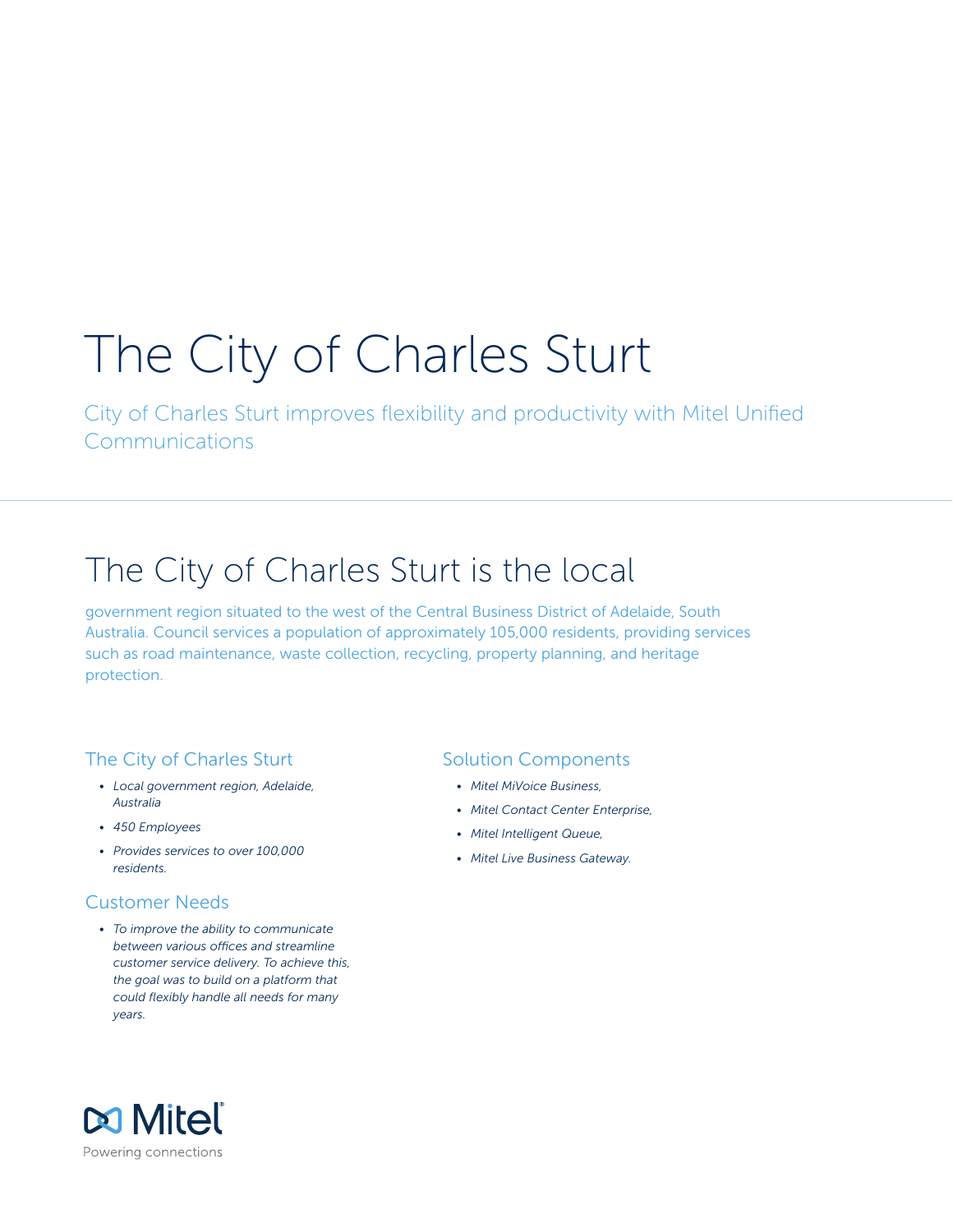In addition, Council administers key community facilities, such as libraries, and sporting facilities.

Janelle Sollitto, Acting Manager Information Services for City of Charles Sturt commented, "Our organisation delivers a wide range of services for the community, so ensuring our team is easily accessible to the public is a key concern. We decided it was time to improve our ability to communicate between our various offices, and streamline customer service delivery. To achieve this, our goal was to build on a platform that could flexibly handle our needs for many years."

After undertaking a tender process evaluating solutions from multiple vendors, a Mitel® unified communication solution based on Mitel's Freedom architecture was chosen. The solution is comprised of the Mitel MiVoice Business, Mitel Contact Center Enterprise, Mitel Intelligent Queue, and Mitel Live Business Gateway.

Council services are delivered by a team of 450 employees, with the majority of employees located at large facilities at the Civic and Beverley Centres. The central library and most customer services are based at the Civic Centre, with approximately 250 employees working in the building. Field service employees handling maintenance of property, parks, roads, and sporting facilities are based at the Beverley Centre. In addition, Council operates a further four library branches, and five small community centres. All locations are connected via a private IP wide area network.

The primary controller is located in the Civic Centre, with a second in the Beverley Centre. The entire solution is configured to provide a seamless service across all locations, with the ability for automatic failover in the event of a fault or communications disruption.

### Results

An organisation-wide single employee directory for phone communications has been implemented.

Automatically scheduled web-based reports to be produced.

Easy to make routine changes to configurations and call handling settings.

Easily integrated the solution with the Microsoft application environment already used by Council.

To minimise disruptions to the organisation, the entire project was implemented in a single stage, following Council's upgrade to power over ethernet LAN switches. Advanced Mitel 5360 IP Phones were deployed for each desk, incorporating colour touch screens, and support for high performance gigabit speed networking. Each phone offers one touch access to communications features, as well as the ability to access custom web content, and interactive applications.